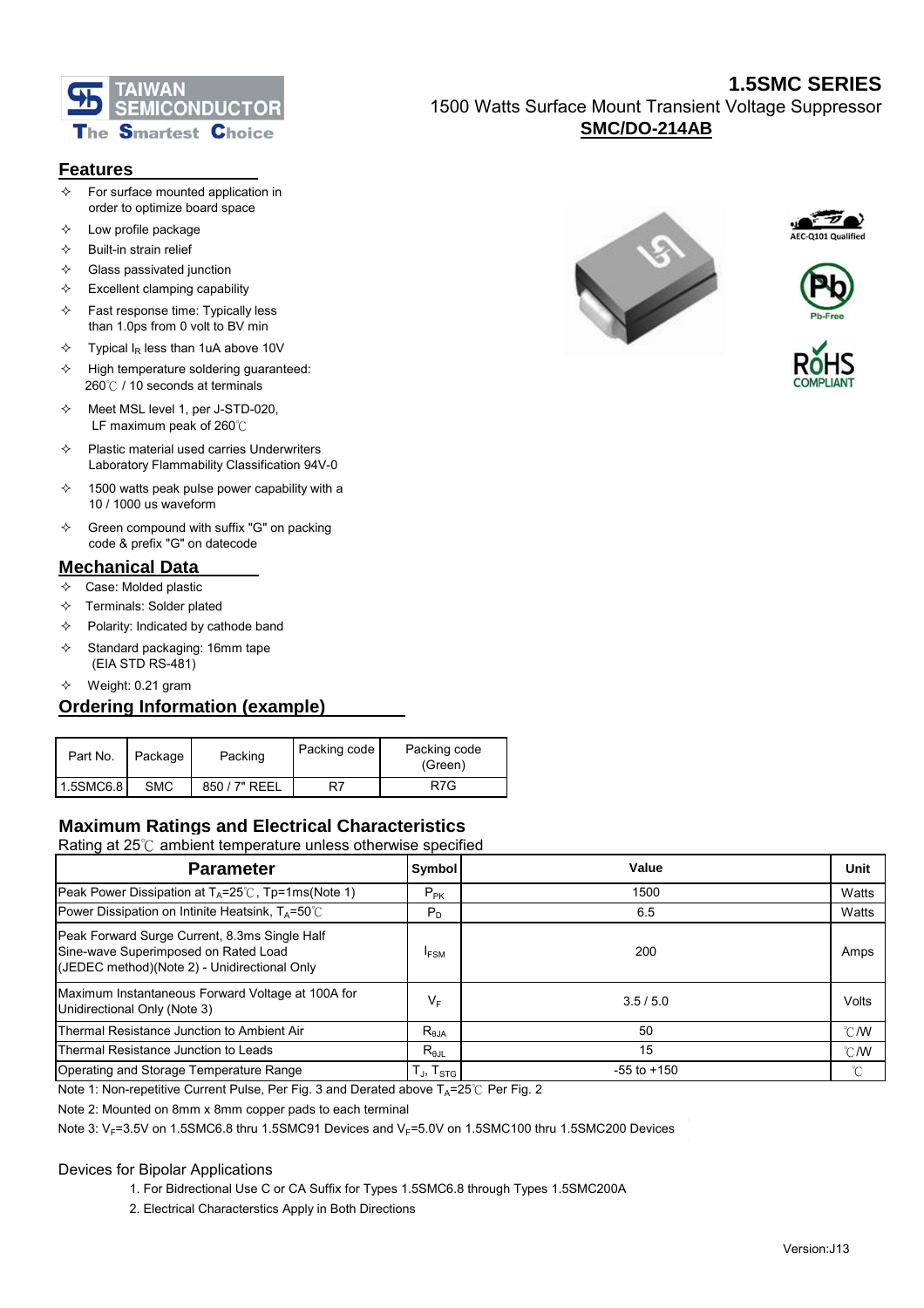

### RATINGS AND CHARACTERISTIC CURVES (1.5SMC SERIES)



#### FIG. 1 PEAK PULSE POWER RATING CURVE





FIG. 5 TYPICAL JUNCTION CAPACITANCE





FIG. 4 MAXIMUM NON-REPETITIVE FORWARD SURGE CURRENT UNIDIRECTIONAL ONLY



FIG.2 PULSE DERATING CURVE

Version:J13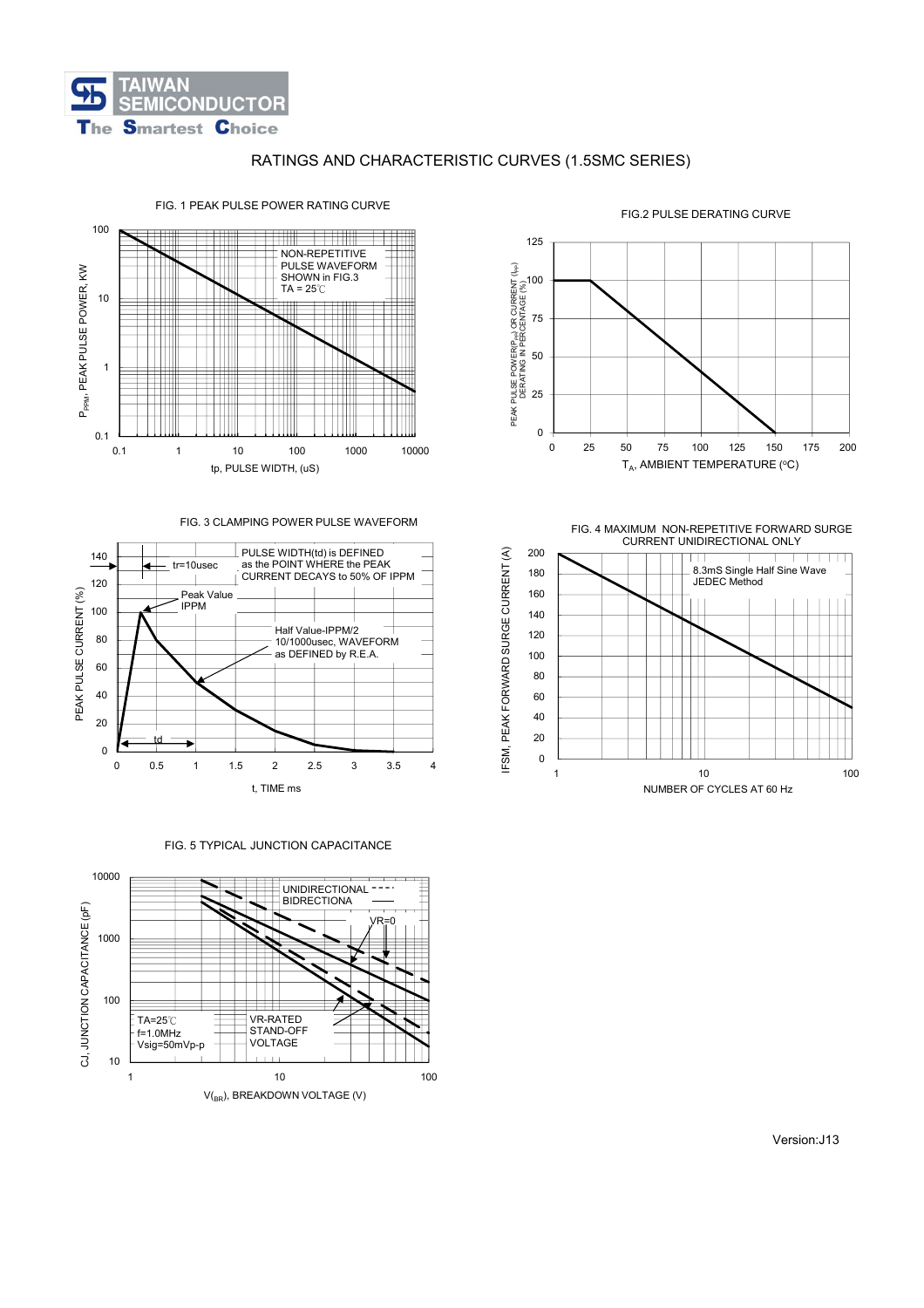

# ELECTRICAL CHARACTERISTICS (TA=25℃ unless otherwise noted)

|                |            |      |                          |         |           | <b>LLLOT</b> NOTE OF IT IF YOT LINOT TOO TITLED QUINOS OINCI WISC HOLOGY |                   |                             |                            |
|----------------|------------|------|--------------------------|---------|-----------|--------------------------------------------------------------------------|-------------------|-----------------------------|----------------------------|
| <b>GENERAL</b> | Device     |      | <b>Breakdown Voltage</b> | Test    | Stand-Off | Maximum                                                                  | Maximum           | Maximum                     | Maximum                    |
| <b>PART</b>    | Marking    |      | VBR(V)                   | Current | Voltage   | Reverse Leakage                                                          |                   | Peak Pulse Clamping Voltage | Temperature                |
| <b>NUMBER</b>  | Code       |      | (Note 1)                 | IT      | $V_{WM}$  | $@V_{WM}$                                                                | Current IPPM      | @ IPPM                      | Coefficient                |
|                |            | Min  | Max                      | (mA)    | (V)       | ID (uA)                                                                  | $(A)$ (Note 2)    | Vc(V)                       | of $VBR(\% / \mathcal{C})$ |
| 1.5SMC6.8      | <b>DDJ</b> | 6.12 | 7.48                     | 10      | 5.50      | 1000                                                                     | 145               | 10.8                        | 0.057                      |
| 1.5SMC6.8A     | DEJ        | 6.46 | 7.14                     | 10      | 5.80      | 1000                                                                     | 150               | 10.5                        | 0.057                      |
| 1.5SMC7.5      | <b>DFJ</b> | 6.75 | 8.25                     | $10$    | 6.05      | 500                                                                      | 134               | 11.7                        | 0.061                      |
| 1.5SMC7.5A     | <b>DGJ</b> | 7.13 | 7.88                     | 10      | 6.40      | 500                                                                      | 139               | 11.3                        | 0.061                      |
| 1.5SMC8.2      | <b>DHJ</b> | 7.38 | 9.02                     | 10      | 6.63      | 200                                                                      | 126               | 12.5                        | 0.065                      |
| 1.5SMC8.2A     | <b>DKJ</b> | 7.79 | 8.61                     | 10      | 7.02      | 200                                                                      | 130               | 12.1                        | 0.065                      |
| 1.5SMC9.1      | <b>DLJ</b> | 8.19 | 10.00                    | 1.0     | 7.37      | 50                                                                       | 114               | 13.8                        | 0.068                      |
| 1.5SMC9.1A     | <b>DMJ</b> | 8.65 | 9.55                     | 1.0     | 7.78      | 50                                                                       | 117               | 13.4                        | 0.068                      |
| 1.5SMC10       | <b>DNJ</b> | 9.00 | 11.00                    | 1.0     | 8.10      | 10                                                                       | 105               | 15.0                        | 0.073                      |
| 1.5SMC10A      | <b>DPJ</b> | 9.50 | 10.5                     | 1.0     | 8.55      | 10                                                                       | 108               | 14.5                        | 0.073                      |
| 1.5SMC11       | <b>DQJ</b> | 9.90 | 12.1                     | 1.0     | 8.92      | $\mathbf{1}$                                                             | 97                | 16.2                        | 0.075                      |
| 1.5SMC11A      | <b>DRJ</b> | 10.5 | 11.6                     | 1.0     | 9.40      | 1                                                                        | 100               | 15.6                        | 0.075                      |
| 1.5SMC12       | <b>DSJ</b> | 10.8 | 13.2                     | 1.0     | 9.72      | $\mathbf{1}$                                                             | 91                | 17.3                        | 0.078                      |
| 1.5SMC12A      | <b>DTJ</b> | 11.4 | 12.6                     | 1.0     | 10.2      | $\mathbf{1}$                                                             | 94                | 16.7                        | 0.078                      |
| 1.5SMC13       | <b>DUJ</b> | 11.7 | 14.3                     | 1.0     | 10.5      | $\mathbf{1}$                                                             | 82                | 19.0                        | 0.081                      |
| 1.5SMC13A      | <b>DVJ</b> | 12.4 | 13.7                     | 1.0     | 11.1      | $\mathbf{1}$                                                             | 86                | 18.2                        | 0.081                      |
| 1.5SMC15       | <b>DWJ</b> | 13.5 | 16.5                     | 1.0     | 12.1      | 1                                                                        | 71                | 22.0                        | 0.084                      |
| 1.5SMC15A      | <b>DXJ</b> | 14.3 | 15.8                     | 1.0     | 12.8      | $\mathbf{1}$                                                             | 74                | 21.2                        | 0.084                      |
| 1.5SMC16       | <b>DYJ</b> | 14.4 | 17.6                     | 1.0     | 12.9      | $\mathbf{1}$                                                             | 67                | 23.5                        | 0.086                      |
| 1.5SMC16A      | <b>DZJ</b> | 15.2 | 16.8                     | 1.0     | 13.6      | $\mathbf{1}$                                                             | 70                | 22.5                        | 0.086                      |
| 1.5SMC18       | EDJ        | 16.2 | 19.8                     | 1.0     | 14.5      | $\mathbf{1}$                                                             | 59                | 26.5                        | 0.088                      |
| 1.5SMC18A      | EEJ        | 17.1 | 18.9                     | 1.0     | 15.3      | 1                                                                        | 60                | 25.5                        | 0.088                      |
| 1.5SMC20       | <b>EFJ</b> | 18.0 | 22.0                     | $1.0$   | 16.2      | $\mathbf{1}$                                                             | 54                | 29.1                        | 0.090                      |
| 1.5SMC20A      | EGJ        | 19.0 | 21.0                     | $1.0$   | 17.1      | $\mathbf{1}$                                                             | 56                | 27.7                        | 0.090                      |
| 1.5SMC22       | EHJ        | 19.8 | 24.2                     | 1.0     | 17.8      | 1                                                                        | 49.               | 31.9                        | 0.092                      |
| 1.5SMC22A      | <b>EKJ</b> | 20.9 | 23.1                     | 1.0     | 18.8      | $\mathbf{1}$                                                             | 51                | 30.6                        | 0.092                      |
| 1.5SMC24       | ELJ        | 21.6 | 26.4                     | 1.0     | 19.4      | 1                                                                        | 45                | 34.7                        | 0.094                      |
| 1.5SMC24A      | EMJ        | 22.8 | 25.2                     | 1.0     | 20.5      | $\mathbf{1}$                                                             | 47                | 33.2                        | 0.094                      |
| 1.5SMC27       | <b>ENJ</b> | 24.3 | 29.7                     | 1.0     | 21.8      | $\mathbf{1}$                                                             | 40                | 39.1                        | 0.096                      |
| 1.5SMC27A      | <b>EPJ</b> | 25.7 | 28.4                     | 1.0     | 23.1      | $\mathbf{1}$                                                             | 42                | 37.5                        | 0.096                      |
| 1.5SMC30       | EQJ        | 27.0 | 33.0                     | 1.0     | 24.3      | $\mathbf{1}$                                                             | 36                | 43.5                        | 0.097                      |
| 1.5SMC30A      | ERJ        | 28.5 | 31.5                     | 1.0     | 25.6      | $\mathbf{1}$                                                             | 38                | 41.4                        | 0.097                      |
| 1.5SMC33       | <b>ESJ</b> | 29.7 | 36.3                     | 1.0     | 26.8      | $\mathbf{1}$                                                             | 33                | 47.7                        | 0.098                      |
| 1.5SMC33A      | <b>ETJ</b> | 31.4 | 34.7                     | 1.0     | 28.2      | $\mathbf{1}$                                                             | 34                | 45.7                        | 0.098                      |
| 1.5SMC36       | <b>EUJ</b> | 32.4 | 39.6                     | 1.0     | 29.1      | $\mathbf{1}$                                                             | 30                | 52.0                        | 0.099                      |
| 1.5SMC36A      | <b>EVJ</b> | 34.2 | 37.8                     | 1.0     | 30.8      | $\mathbf{1}$                                                             | 31                | 49.9                        | 0.099                      |
| 1.5SMC39       | EWJ        | 35.1 | 42.9                     | 1.0     | 31.6      | $\mathbf{1}$                                                             | 27                | 56.4                        | 0.100                      |
| 1.5SMC39A      | EXJ        | 37.1 | 41.0                     | 1.0     | 33.3      | $\mathbf{1}$                                                             | 29                | 53.9                        | 0.100                      |
| 1.5SMC43       | EYJ        | 38.7 | 47.3                     | 1.0     | 34.8      | $\mathbf{1}$                                                             | 25                | 61.9                        | 0.101                      |
| 1.5SMC43A      | <b>EZJ</b> | 40.9 | 45.2                     | 1.0     | 36.8      | $\mathbf{1}$                                                             | 26                | 59.3                        | 0.101                      |
| 1.5SMC47       | FDJ        | 42.3 | 51.7                     | 1.0     | 38.1      | $\mathbf{1}$                                                             | 23                | 67.8                        | 0.101                      |
| 1.5SMC47A      | FEJ        | 44.7 | 49.4                     | 1.0     | 40.2      | $\mathbf 1$                                                              | 24                | 64.8                        | 0.101                      |
| 1.5SMC51       | FFJ        | 45.9 | 56.1                     | 1.0     | 41.3      | $\mathbf{1}$                                                             | 21                | 73.5                        | 0.102                      |
| 1.5SMC51A      | FGJ        | 48.5 | 53.6                     | 1.0     | 43.6      | $\mathbf{1}$                                                             | $22 \overline{ }$ | 70.1                        | 0.102                      |
| 1.5SMC56       | <b>FHJ</b> | 50.4 | 61.6                     | 1.0     | 45.4      | $\mathbf{1}$                                                             | 19                | 80.5                        | 0.103                      |
| 1.5SMC56A      | <b>FKJ</b> | 53.2 | 58.8                     | 1.0     | 47.8      | $\mathbf{1}$                                                             | 20                | 77.0                        | 0.103                      |
|                |            |      |                          |         |           |                                                                          |                   |                             |                            |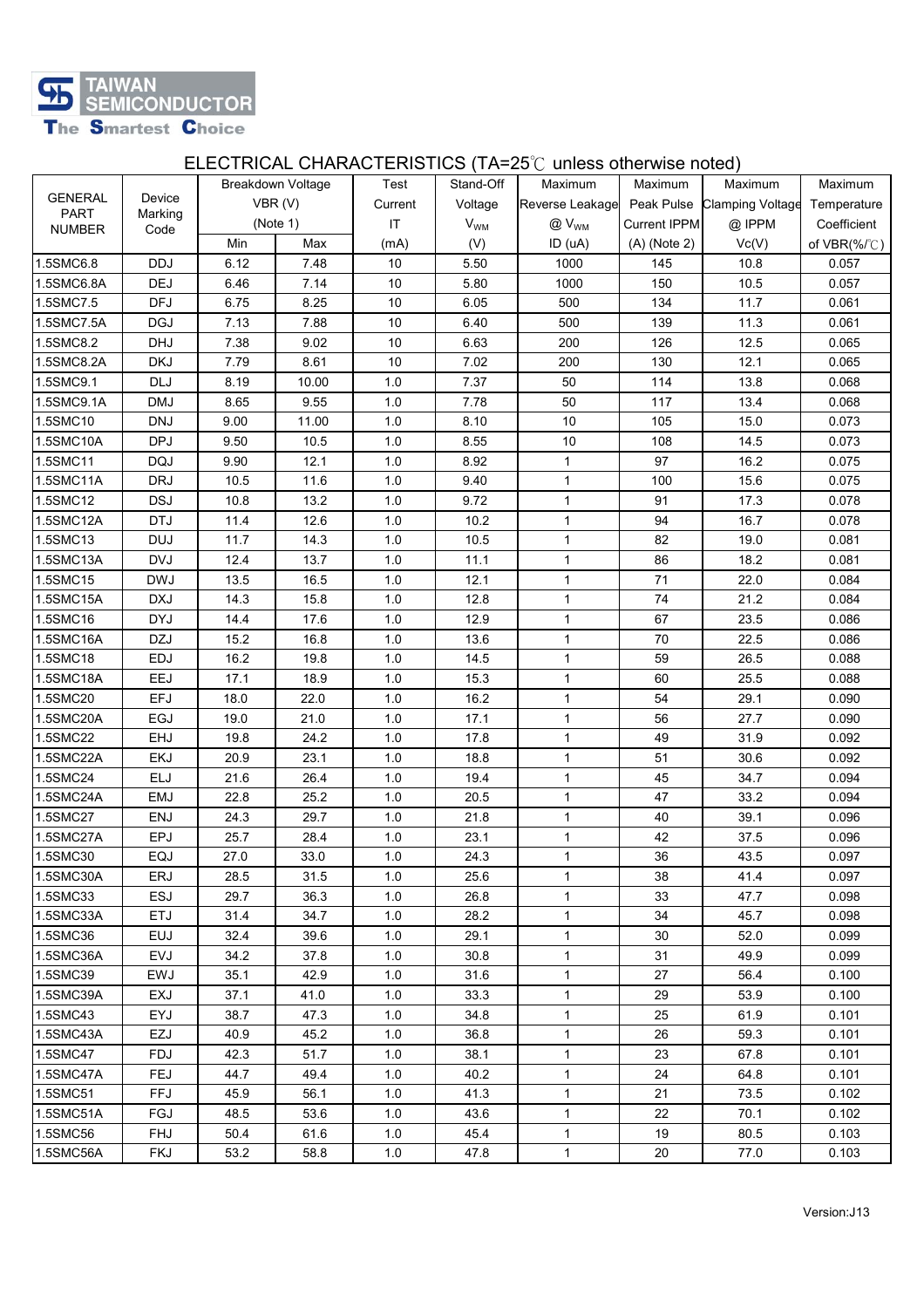

### ELECTRICAL CHARACTERISTICS (TA=25℃ unless otherwise noted)

|                        |            |      |                   |                        |                 | <b>LLLOT NOTE OF INVISITION FROM THE LO</b> C GRICOS OFICI MOC HOLOGY |                             |             |                  |
|------------------------|------------|------|-------------------|------------------------|-----------------|-----------------------------------------------------------------------|-----------------------------|-------------|------------------|
| <b>GENERAL</b>         | Device     |      | Breakdown Voltage | Test                   | Stand-Off       | Maximum                                                               | Maximum                     | Maximum     | Maximum          |
| <b>PART</b><br>Marking | VBR(V)     |      | Current           | Voltage                | Reverse Leakage |                                                                       | Peak Pulse Clamping Voltage | Temperature |                  |
| <b>NUMBER</b>          | Code       |      | (Note 1)          | $\mathsf{I}\mathsf{T}$ | $V_{WM}$        | $@V_{WM}$                                                             | Current IPPM                | @ IPPM      | Coefficient      |
|                        |            | Min  | Max               | (mA)                   | (V)             | ID (uA)                                                               | $(A)$ (Note 2)              | Vc(V)       | of $VBR(\%$ /°C) |
| 1.5SMC62               | <b>FLJ</b> | 55.8 | 68.2              | 1.0                    | 50.2            | $\mathbf{1}$                                                          | 17                          | 89.0        | 0.104            |
| 1.5SMC62A              | <b>FMJ</b> | 58.9 | 65.1              | 1.0                    | 53.0            | $\mathbf{1}$                                                          | 18                          | 85.0        | 0.104            |
| 1.5SMC68               | <b>FNJ</b> | 61.2 | 74.8              | 1.0                    | 55.1            | 1                                                                     | 16                          | 98.0        | 0.104            |
| 1.5SMC68A              | <b>FPJ</b> | 64.6 | 71.4              | $1.0$                  | 58.1            | $\mathbf{1}$                                                          | 17                          | 92.0        | 0.104            |
| 1.5SMC75               | FQJ        | 67.5 | 82.5              | 1.0                    | 60.7            | $\mathbf{1}$                                                          | 14                          | 108         | 0.105            |
| 1.5SMC75A              | <b>FRJ</b> | 71.3 | 78.8              | 1.0                    | 64.1            | $\mathbf{1}$                                                          | 15                          | 103         | 0.105            |
| 1.5SMC82               | <b>FSJ</b> | 73.8 | 90.2              | $1.0$                  | 66.4            | $\mathbf{1}$                                                          | 13                          | 118         | 0.105            |
| 1.5SMC82A              | <b>FTJ</b> | 77.9 | 86.1              | 1.0                    | 70.1            | $\mathbf{1}$                                                          | 13.9                        | 113         | 0.105            |
| 1.5SMC91               | <b>FUJ</b> | 81.9 | 100               | 1.0                    | 73.7            | $\mathbf{1}$                                                          | 12                          | 131         | 0.106            |
| 1.5SMC91A              | <b>FVJ</b> | 86.5 | 95.5              | 1.0                    | 77.8            | $\mathbf 1$                                                           | 12.6                        | 125         | 0.106            |
| 1.5SMC100              | <b>FWJ</b> | 90   | 110               | 1.0                    | 81.0            | $\mathbf{1}$                                                          | 10.9                        | 144         | 0.106            |
| 1.5SMC100A             | <b>FXJ</b> | 95   | 105               | 1.0                    | 85.5            | $\mathbf{1}$                                                          | 11.4                        | 137         | 0.106            |
| 1.5SMC110              | <b>FYJ</b> | 99   | 121               | 1.0                    | 89.2            | $\mathbf{1}$                                                          | 9.9                         | 158         | 0.107            |
| 1.5SMC110A             | FZJ        | 105  | 116               | $1.0$                  | 94.0            | $\mathbf{1}$                                                          | 10.3                        | 152         | 0.107            |
| 1.5SMC120              | GDJ        | 108  | 132               | 1.0                    | 97.2            | $\mathbf{1}$                                                          | 9.1                         | 173         | 0.107            |
| 1.5SMC120A             | <b>GEJ</b> | 114  | 126               | 1.0                    | 102.0           | $\mathbf{1}$                                                          | 9.5                         | 165         | 0.107            |
| 1.5SMC130              | <b>GFJ</b> | 117  | 143               | 1.0                    | 105.0           | $\mathbf 1$                                                           | 8.4                         | 187         | 0.107            |
| 1.5SMC130A             | GGJ        | 124  | 137               | 1.0                    | 111.0           | $\mathbf{1}$                                                          | 8.7                         | 179         | 0.107            |
| 1.5SMC150              | <b>GHJ</b> | 135  | 165               | 1.0                    | 121.0           | $\mathbf{1}$                                                          | 7.3                         | 215         | 0.108            |
| 1.5SMC150A             | <b>GKJ</b> | 143  | 158               | $1.0$                  | 128.0           | $\mathbf{1}$                                                          | 7.6                         | 207         | 0.108            |
| 1.5SMC160              | GLJ        | 144  | 176               | 1.0                    | 130.0           | $\mathbf{1}$                                                          | 6.8                         | 230         | 0.108            |
| 1.5SMC160A             | <b>GMJ</b> | 152  | 168               | 1.0                    | 136.0           | $\mathbf{1}$                                                          | 7.1                         | 219         | 0.108            |
| 1.5SMC170              | GNJ        | 153  | 187               | 1.0                    | 138.0           | $\mathbf{1}$                                                          | 6.4                         | 244         | 0.108            |
| 1.5SMC170A             | GPJ        | 162  | 179               | $1.0$                  | 145.0           | $\mathbf{1}$                                                          | 6.7                         | 234         | 0.108            |
| 1.5SMC180              | GQJ        | 162  | 198               | 1.0                    | 146.0           | $\mathbf{1}$                                                          | 6.1                         | 258         | 0.108            |
| 1.5SMC180A             | <b>GRJ</b> | 171  | 189               | $1.0$                  | 154.0           | $\mathbf{1}$                                                          | 6.4                         | 246         | 0.108            |
| 1.5SMC200              | GSJ        | 180  | 220               | $1.0$                  | 162.0           | $\mathbf{1}$                                                          | 5.4                         | 287         | 0.108            |
| 1.5SMC200A             | GTJ        | 190  | 210               | 1.0                    | 171.0           | $\mathbf 1$                                                           | 5.7                         | 274         | 0.108            |
|                        |            |      |                   |                        |                 |                                                                       |                             |             |                  |

Notes:

1. VBR measure after IT applied for 300us, IT=square wave pulse or equivalent.

2. Surge current waveform per Figure. 3 and derate per Figure. 2.

3. For bipolar types having VWM of 10 volts and under, the ID limit is doubled.

4. For bidirectional use C or CA suffix for types 1.5SMC6.8 through 1.5SMC200A

5. All terms and symbols are consistent with ANSI/IEEE C62.35.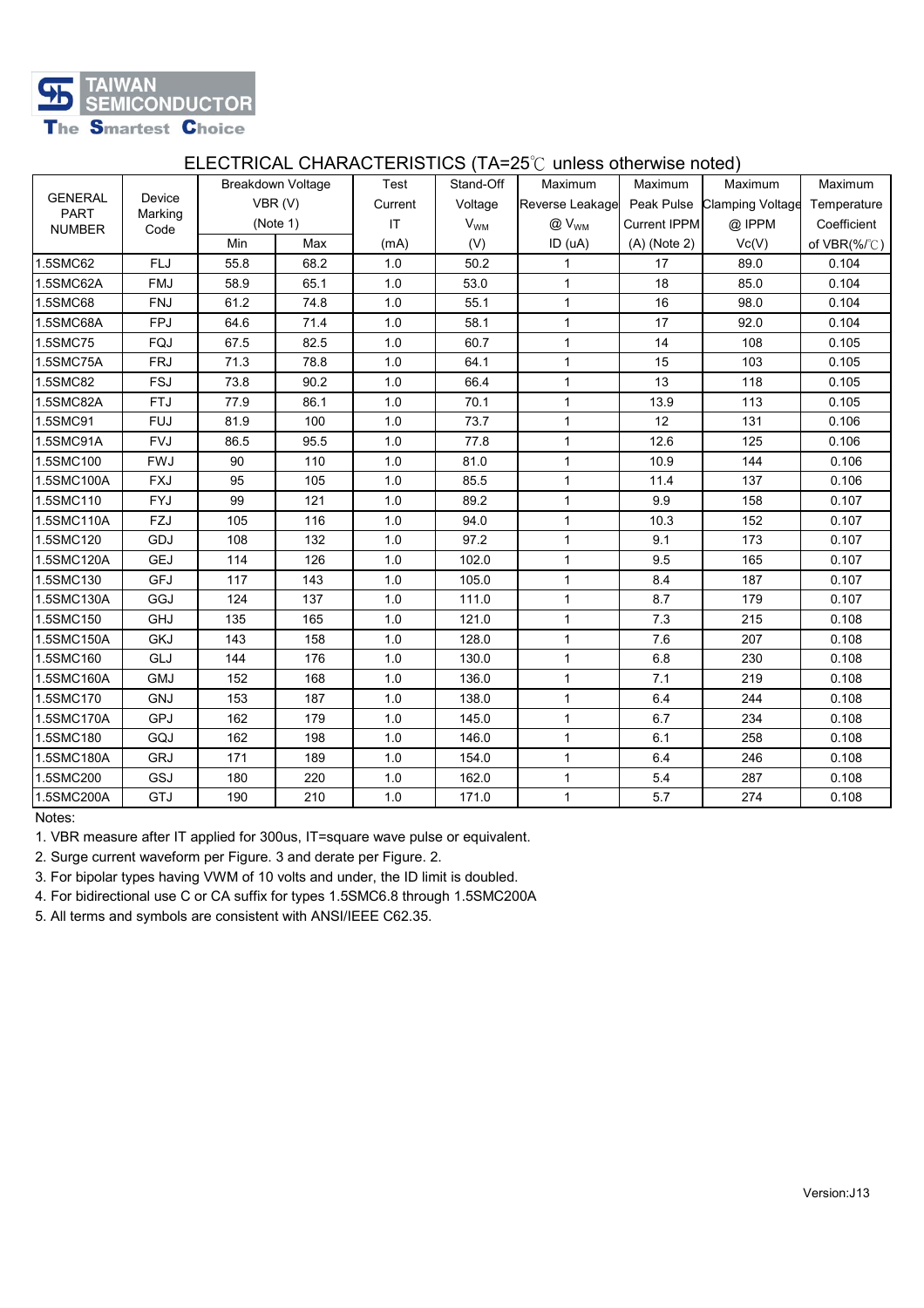

### **Ordering information**

| Part No.            | Package    | Packing code<br>Packing |    | Packing code<br>(Green) |
|---------------------|------------|-------------------------|----|-------------------------|
| 1.5SMCxxx<br>(Note) | <b>SMC</b> | 850 / 7" REEL           | R7 | R <sub>7</sub> G        |
|                     | <b>SMC</b> | 3K / 13" REEL           | R6 | R <sub>6</sub> G        |
|                     | <b>SMC</b> | 3K / 13" Plastic REEL   | M6 | M6G                     |

Note: "x" is Device Code from "6.8" thru "200".

### **Tape & Reel specification**



Embossment



Tape with components shall pass around<br>bending radius without damage, for reels with<br>hub diameters approaching minimum dimension





| Reel Size Tape Size |                     |      |      |              |      | Ν    |            |      |
|---------------------|---------------------|------|------|--------------|------|------|------------|------|
|                     |                     | ±2.0 | ±0.4 | $+0.5 - 0.2$ | min  | ±1.0 | $+0.8; -0$ | max  |
| 7"                  | 16 <sub>mm</sub>    | 178  | 1.9  | 13           | 21   | 62   | 16.2       | 18.6 |
|                     | Reel Size Tape Size |      |      |              |      | N    |            |      |
|                     |                     | max  | ±0.5 | ±0.5         | min  | ±0.5 | $+2.0: -0$ | max  |
| 13"                 | 16 <sub>mm</sub>    | 330  | ົ    | 13           | 20.2 | 75   | 16.4       | 22.4 |

### **Suggested PAD Layout**



Unit (mm)